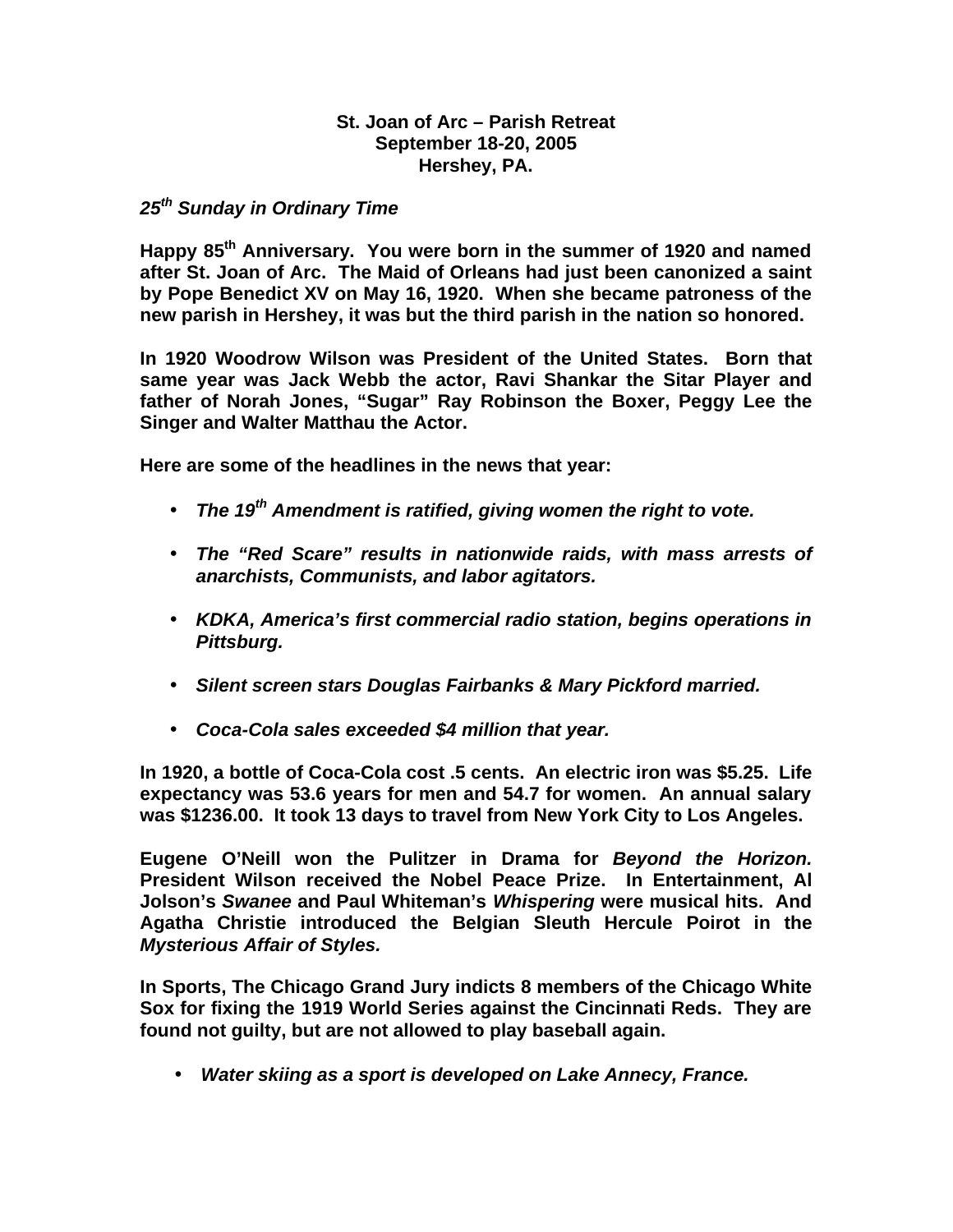- *Olympic Games were held in Antwerp, Belgium.*
- *Bill Tilden won his first of seven US Open Tennis titles.*
- *The Cleveland Indians beat the Brooklyn Dodgers 5 games to 2 in the World Series.*
- *Paul Jones won the Kentucky Derby.*
- *The Ottawa Senators won the Stanley Cup. 85 years later, after the cancellation of an entire Hockey season, a new generation is asking what is the NHL?*

**All of the above is compliments of** *Google.com*

**Apart from this national news you were making local news. The problems of your struggling congregation, shifting from one worship site to another, was brought to the attention of Mr. Milton Hershey and on August 9, 1920 he personally opened an account for the parish in the amount of \$2,000.00 to aid in building a new church. This enabled plans to proceed for the erection of the stone building on Chocolate Avenue. Ground was broken on Sunday August 15, 1920. Priests and laity were present from Lancaster, York, Lebanon, Chambersburg, Elizabethtown, Carlisle and Harrisburg.**

**In 1935, at the darkest hour of the depression, the church debt was cancelled thanks to a gift of \$20,000.00 by Mr. Hershey.** 

**On May 30, 1948** *(Feast of St. Joan of Arc),* **the cornerstone was laid and blessed for the new school and hall built during the pastorate of Father Anthony Mayan.** 

- *On Sept. 1 st nine Sisters, Daughters of Our Lady of Mercy began classes for 220 students.*
- *Two years later on March 25, 1950 Fr. John Aurentz, the first priestly vocation from the parish, was ordained.*
- *Eleven years later on Oct. 15, 1961 Rev. William Hopkins was the first graduate of the Milton Hershey School to be ordained.*
- *On Feb. 4, 1962 a new church was completed. Four months later, in more than a symbolic gesture you gave the stone Church to the community of Hershey.*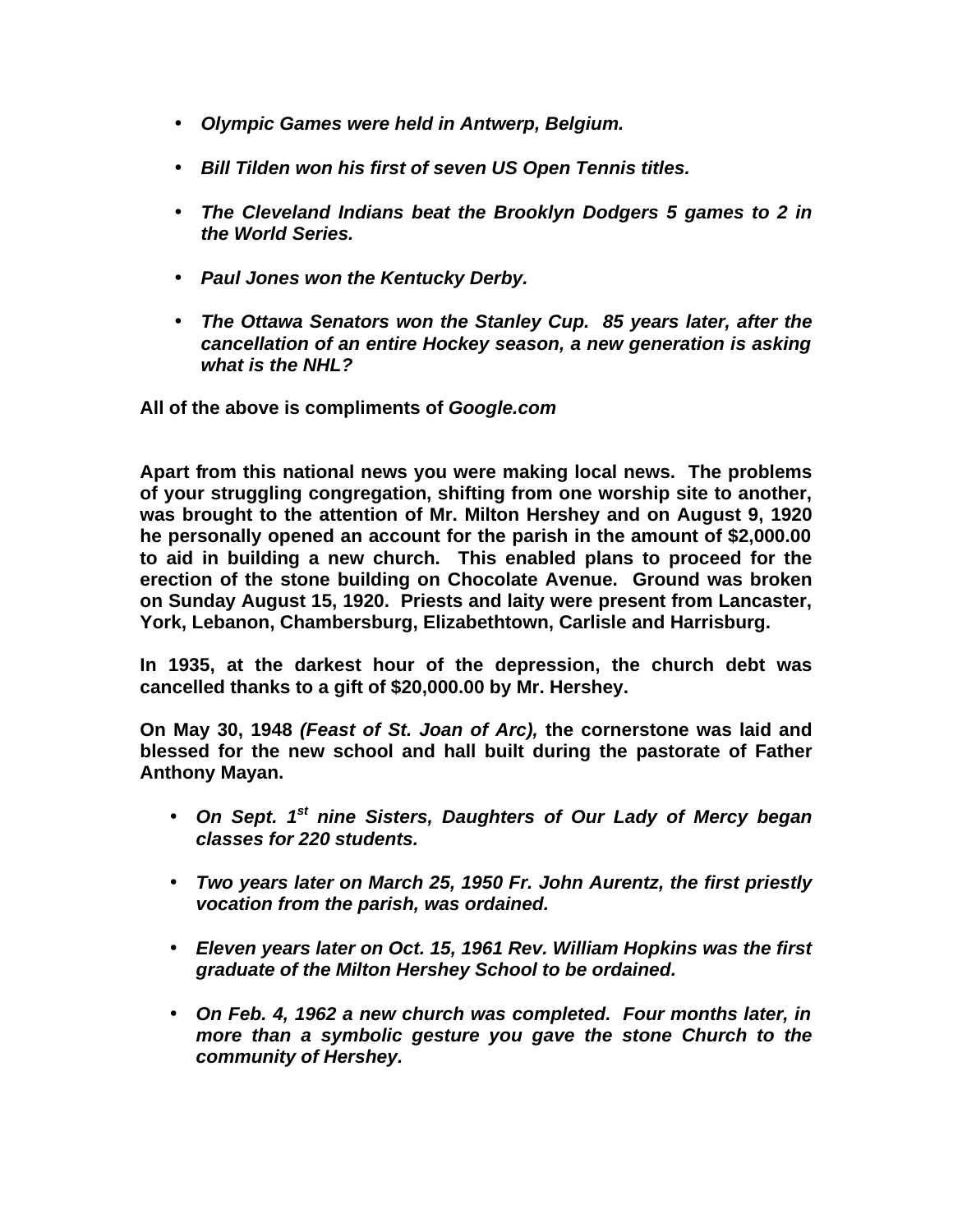- *On May 16, 1964, a third parishioner, Sylvan Capitani, was ordained to the priesthood at St. Patrick's Cathedral in Harrisburg.*
- *During this growth and expansion, an experience called "Vatican II" was happening in Rome (1962-1965). As you adapted to changes in sacramental celebrations and began participating in renewed church structures, you were trying on the conciliar definition of Church as "the people of God" to make sure it fit St. Joan of Arc Parish.*

**I am Father Paul Mast of the Diocese of Wilmington, DE. I am a native of the State of "Tax Free Shopping."** *Governor Minner asked me to say "thank you"* **whenever you shop there. I have been invited by your pastor to lead you in a parish retreat in your 85th year of Catholic life in Hershey, PA. I was happy to accept for two reasons: (1) as a little boy my family traveled to Hershey Park every summer until I was 16 years. (2) I am a certified chocoholic. Coming to Hershey for me is like coming to Heaven.**

**The retreat is celebrating your patron saint – Joan of Arc – among a** *Cloud of Witnesses.*

- **Sunday** *"Faith in her story as a saint."* **We will reflect on the stories of two biblical women,** *Ruth and Elizabeth***. Their lives parallel the life of Joan of Arc making all three Pro-Life women.**
- **Monday** *"Hope in her story as a sinner."* **We will reflect on the stories of two other biblical women, Judith and Mary Magdalene whose lives are similar to Joan's. All three were given a mission to help sinners become evangelists. The Monday retreat service will include a Communal Penance service with individual reconciliation.**
- **Tuesday** *"God in her story as a victim."* **Scripture readings from Daniel 13 and John 19 tell stories of two other women (***Suzanna & Mary of Nazareth)* **who, like Joan of Arc, became victims. The closing liturgy which will also be the closing of your parish 40 Hours will be a celebration of the Eucharist in which we** *"see the victim whose death has reconciled us to himself."*

**The story of your patron saint is an inspiring one. In the 15th century a teenage girl hears** *"voices"* **in her prayers, calling her to lead the armies of France against the English invaders. Her visions and voices also directed her to have Charles VII crowned King of France. She could never read nor write, but commanded an army. She was unschooled in warfare, but had a military genius that embarrassed the French and English generals. Captured by the English, a Church court condemned her, and at the age of 19, she was burned at the stake as a heretic in the city of Rouen on May 30,**